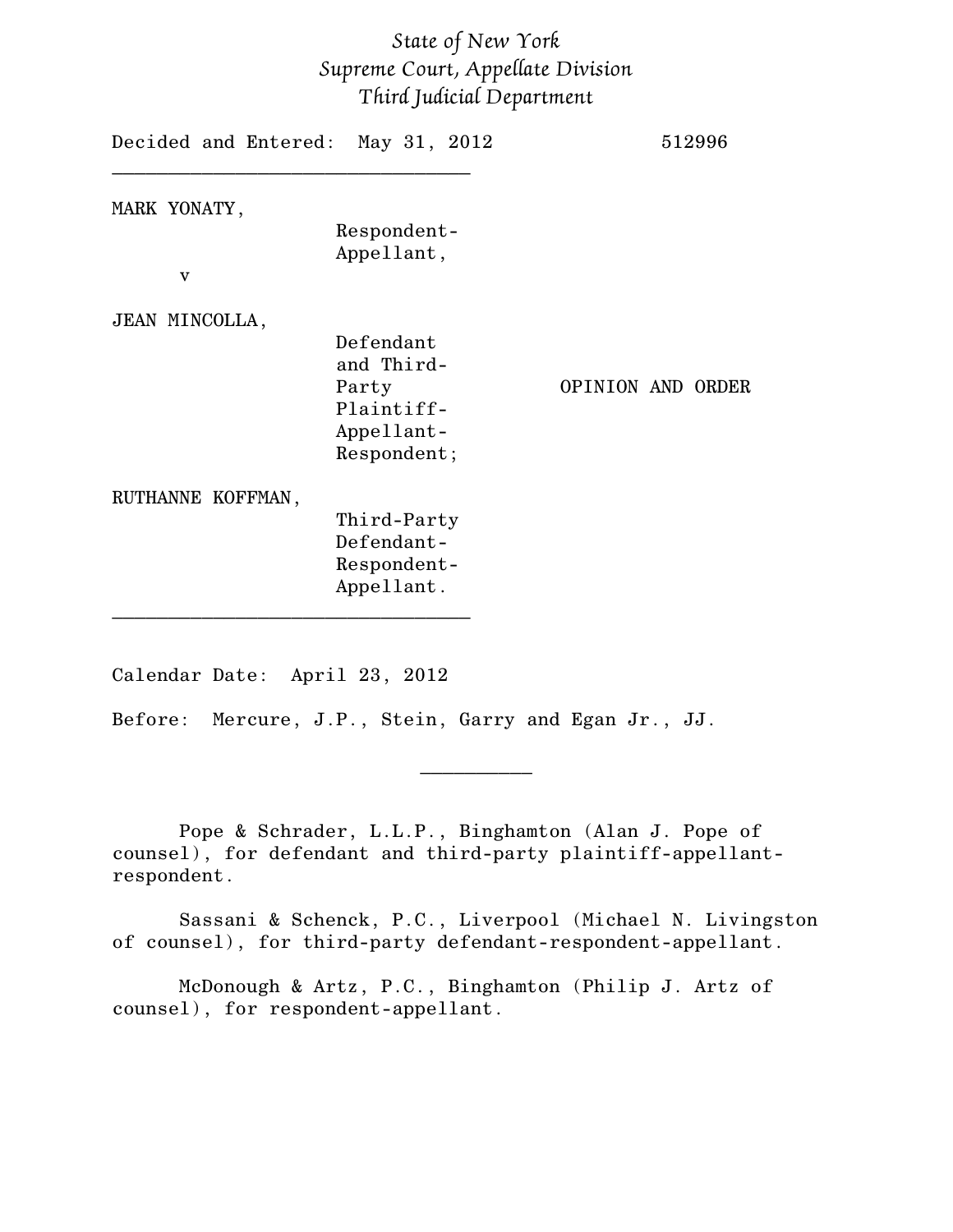-2- 512996

Thomas W. Ude Jr., Lambda Legal Defense and Education Fund, Inc., New York City, for Lambda Legal Defense and Education Fund, Inc. and another, amici curiae.

 $\frac{1}{2}$ 

Mercure, J.P.

Cross appeals from an order of the Supreme Court (Rumsey, J.), entered June 10, 2011 in Broome County, which, among other things, denied third-party defendant's motion for summary judgment dismissing the third-party complaint.

This appeal presents the issue of whether statements falsely describing a person as lesbian, gay or bisexual constitute slander per se. Given this state's well-defined public policy of protection and respect for the civil rights of people who are lesbian, gay or bisexual, we now overrule our prior case to the contrary and hold that such statements are not defamatory per se.

After a nonparty allegedly told defendant that plaintiff was gay or bisexual, defendant relayed that information to thirdparty defendant, a close family friend of plaintiff's long-time girlfriend, with the hope that the girlfriend would be told. Plaintiff maintains that defendant's actions caused the deterioration and ultimate termination of his relationship with his girlfriend. He commenced this action against defendant, alleging slander, intentional infliction of emotional distress and prima facie tort. Defendant then commenced the third-party action, seeking indemnification based upon the republication of the statements.

Supreme Court subsequently denied third-party defendant's motion for summary judgment dismissing the third-party complaint, and partially granted defendant's motion for summary judgment by dismissing plaintiff's claims of intentional infliction of emotional distress and prima facie tort. The court denied defendant's motion insofar as she sought dismissal of plaintiff's slander claim. As relevant here, the court concluded that it was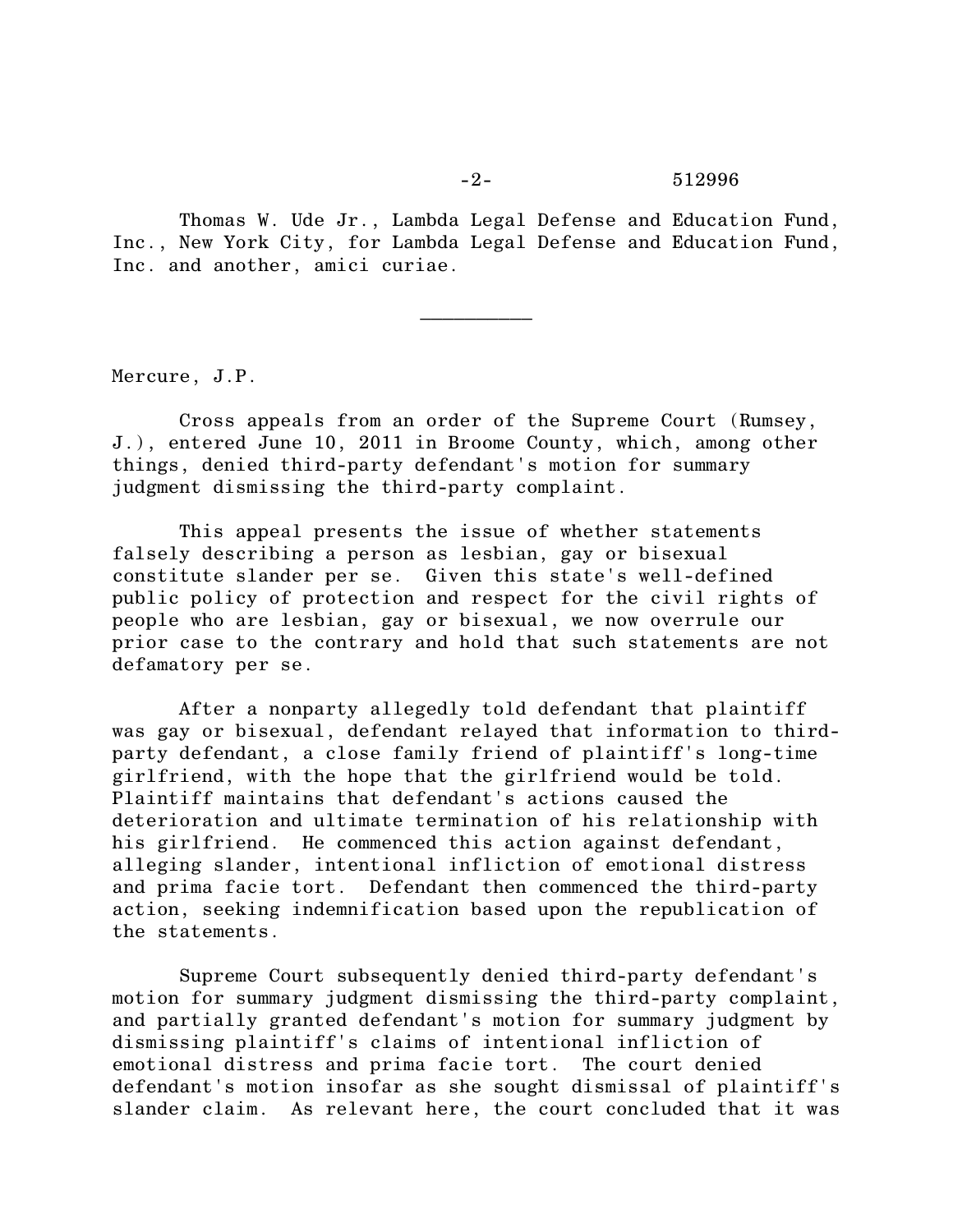## -3- 512996

bound to follow prior appellate case law holding that statements falsely imputing homosexuality constitute defamation per se and, thus, plaintiff's slander claim need not be dismissed despite his failure to allege special damages. The parties cross-appeal, and we now modify by dismissing the complaint and third-party complaint in their entirety.

Whether particular statements are susceptible of a defamatory meaning – and therefore actionable – presents a question of law (see Golub v Enquirer/Star Group, 89 NY2d 1074, 1076 [1997]; Aronson v Wiersma, 65 NY2d 592, 593 [1985]). Only "[i]f the contested statements are reasonably susceptible of a defamatory connotation [does] it become[] the jury's function to say whether that was the sense in which the words were likely to be understood by the ordinary and average [person]" (James v Gannett Co., 40 NY2d 415, 419 [1976] [internal quotation marks and citation omitted]). A statement has defamatory connotations if it tends to expose a person to "public hatred, shame, obloquy, contumely, odium, contempt, ridicule, aversion, ostracism, degradation or disgrace, or to induce an evil opinion of [a person] in the minds of right-thinking persons" (Kimmerle v New York Evening Journal, Inc., 262 NY 99, 102 [1933]; accord Bytner v Capital Newspaper, Div. of Hearst Corp., 112 AD2d 666, 667 [1985], affd 67 NY2d 914 [1985]; see Golub v Enquirer/Star Group, 89 NY2d at 1076). Because the defamatory tendency of a statement depends "upon the temper of the times [and] the current of contemporary public opinion," a statement that is "harmless in one age . . . may be highly damaging to reputation at another time" (Mencher v Chesley, 297 NY 94, 100 [1947]).

Generally, a plaintiff asserting a cause of action sounding in slander must allege special damages contemplating "the loss of something having economic or pecuniary value" (Liberman v Gelstein, 80 NY2d 429, 434-435 [2003] [internal quotation marks and citation omitted]; accord Wadsworth v Beaudet, 267 AD2d 727, 728 [1999]). Plaintiff has not done so and, thus, he cannot maintain his slander claim unless the challenged statements constitute "slander per se" – those categories of statements that are commonly recognized as injurious by their nature, and so noxious that the law presumes that pecuniary damages will result (see Liberman v Gelstein, 80 NY2d at 435). The four established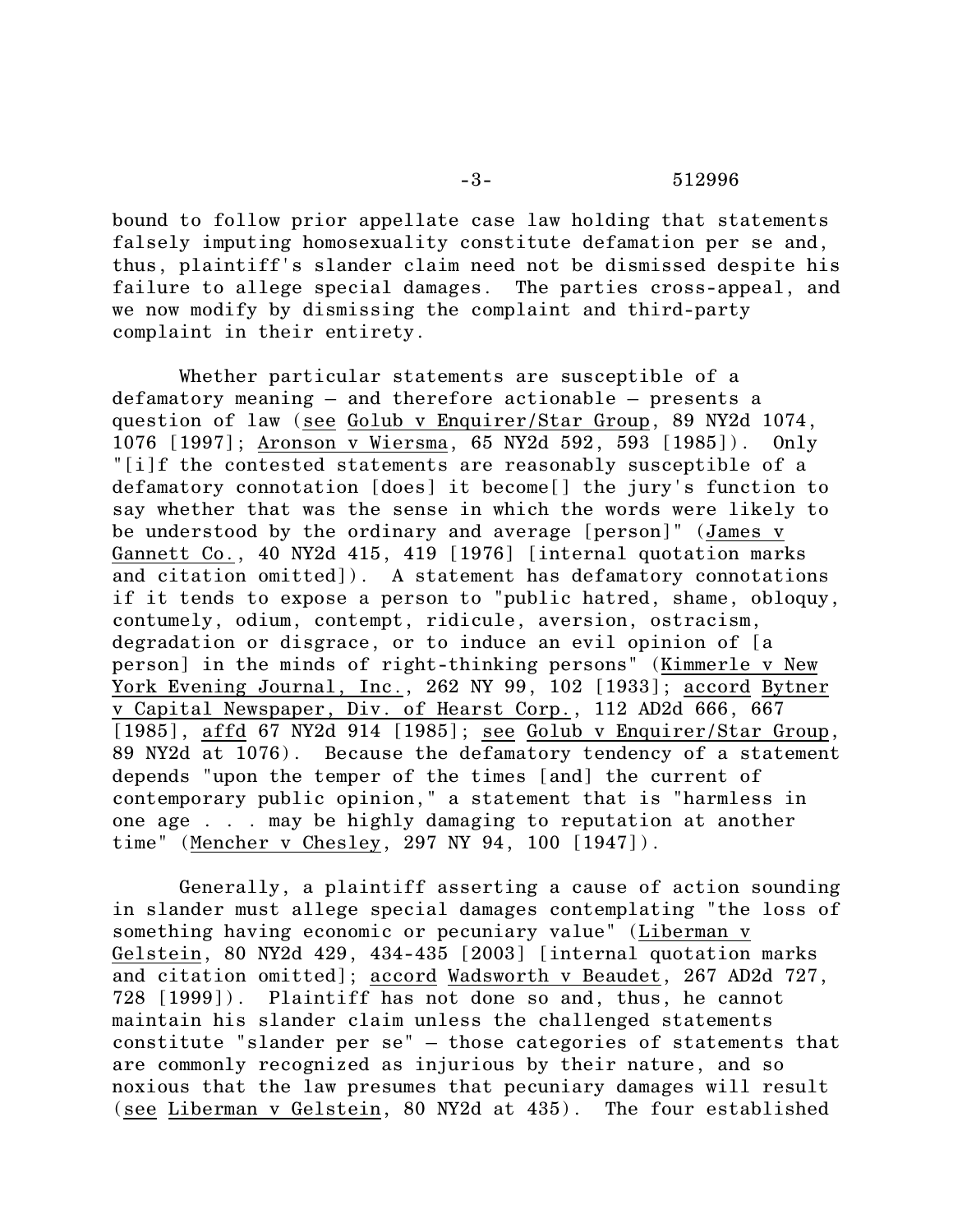"per se" categories recognized by the Court of Appeals are "statements (i) charging [a] plaintiff with a serious crime; (ii) that tend to injure another in his or her trade, business or profession; (iii) that [a] plaintiff has a loathsome disease; or (iv) imputing unchastity to a woman" (id.). As Supreme Court noted, the Appellate Division Departments, including this Court in dicta, have recognized statements falsely imputing homosexuality as a fifth per se category (see Klepetko v Reisman, 41 AD3d 551, 552 [2d Dept 2007]; Tourge v City of Albany 285 AD2d 785, 786 [3d Dept 2001]; Nacinovich v Tullet & Tokyo Forex, 257 AD2d 523, 524 [1st Dept 1999]; Matherson v Marchello, 100 AD2d 233, 241-242 [2d Dept 1984]; Privitera v Town of Phelps, 79 AD2d 1, 3 [4th Dept 1981], lv dismissed 53 NY2d 796 [1981]).

We agree with defendant and amici $^{\rm l}$  that these Appellate Division decisions are inconsistent with current public policy and should no longer be followed. Defamation "necessarily . . . involves the idea of disgrace" (Bytner v Capital Newspaper, Div. of Hearst Corp., 112 AD2d at 667). Defendant and amici argue – correctly, in our view – that the prior cases categorizing statements that falsely impute homosexuality as defamatory per se are based upon the flawed premise that it is shameful and disgraceful to be described as lesbian, gay or bisexual. In fact, such a rule necessarily equates individuals who are lesbian, gay or bisexual with those who have committed a "serious crime" – one of the four established per se categories (see Liberman v Gelstein, 80 NY2d at 435).

That premise is inconsistent with the reasoning underlying the decision of the Supreme Court of the United States in Lawrence v Texas (539 US 558 [2003]), in which the Court held that laws criminalizing homosexual conduct violate the Due Process Clause of the Fourteenth Amendment of the United States Constitution (id. at 578). The Court stated that people who are homosexual "are entitled to respect for their private lives" (id. [emphasis added]), but "[w]hen homosexual conduct is made criminal by the law of the State, that declaration in and of

An amicus curiae brief was filed by Lambda Legal Defense and Education Fund, Inc. and Empire State Pride Agenda.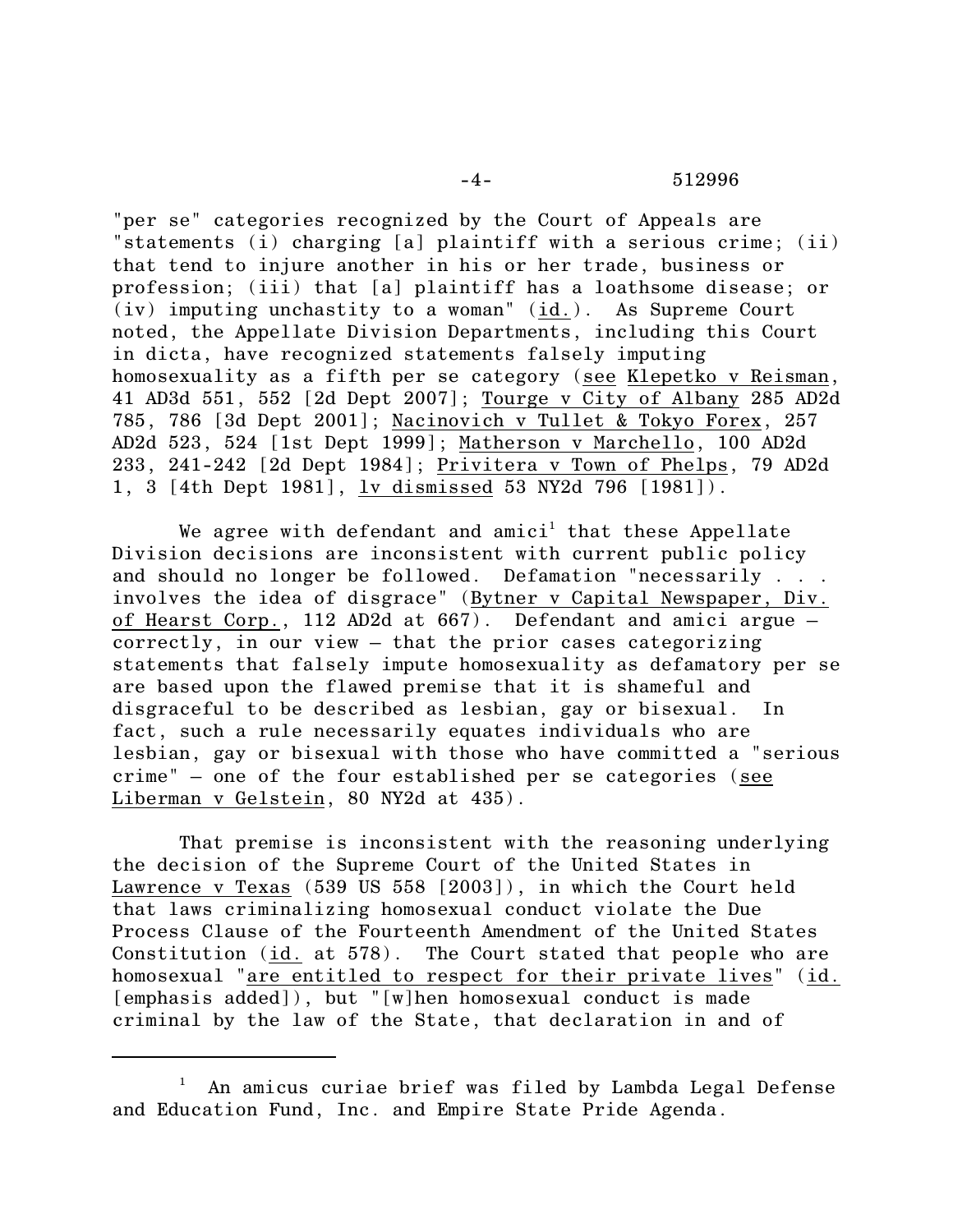## -5- 512996

itself is an invitation to subject homosexual persons to discrimination in both the public and in the private spheres" (id. at 575). These statements of the Supreme Court simply cannot be reconciled with the prior line of Appellate Division cases concluding that being described as lesbian, gay or bisexual is so self-evidently injurious that the law will presume that pecuniary damages have resulted.

In regard to New York in particular, we locate "the public policy of [this] state in the law as expressed in statute and judicial decision and also [by] consider[ing] the prevailing attitudes of the community" (Debra H. v Janice R., 14 NY3d 576, 600 [2010], cert denied \_\_\_ US \_\_\_, 131 S Ct 908 [2011] [internal quotation marks and citations omitted]; see Dickerson v Thompson, 73 AD3d 52, 54 [2010]). Rather than countenancing the view that homosexuality is disgraceful, the Human Rights Law, since 2002, has expressly prohibited discrimination based on sexual orientation in employment, public accommodations, credit, education and housing (Executive Law § 296). Most revealing of the respect that the people of this state currently extend to lesbians, gays and bisexuals, the Legislature passed the Marriage Equality Act (Domestic Relations Law § 10-a, as amended by L 2011, ch 95, § 3) in June 2011, which was strongly supported by the Governor and gave same-sex couples the right to marry in New York, thereby granting them all the benefits of marriage, including "the symbolic benefit, or moral satisfaction, of seeing their relationships recognized by the State" (Hernandez v Robles, 7 NY3d 338, 358 [2006]). Even prior to the Marriage Equality Act, this Court had previously explained that "the public policy of our state protects same-sex couples in a myriad of ways" – including numerous statutory benefits and judicial decisions expressing a policy of acceptance (Dickerson v Thompson, 78 AD3d at 54). Similarly "evidenc[ing] a clear commitment to respect, uphold and protect parties to same-sex relationships[,] executive and local orders extend[] recognition to same-sex couples and grant[] benefits accordingly" (id.; see Godfrey v Spano, 13 NY3d 358, 380-381 [2009] [Ciparick, J., concurring] [detailing the many statutes and court decisions reflecting a public policy of acceptance of lesbians, gays and bisexuals]).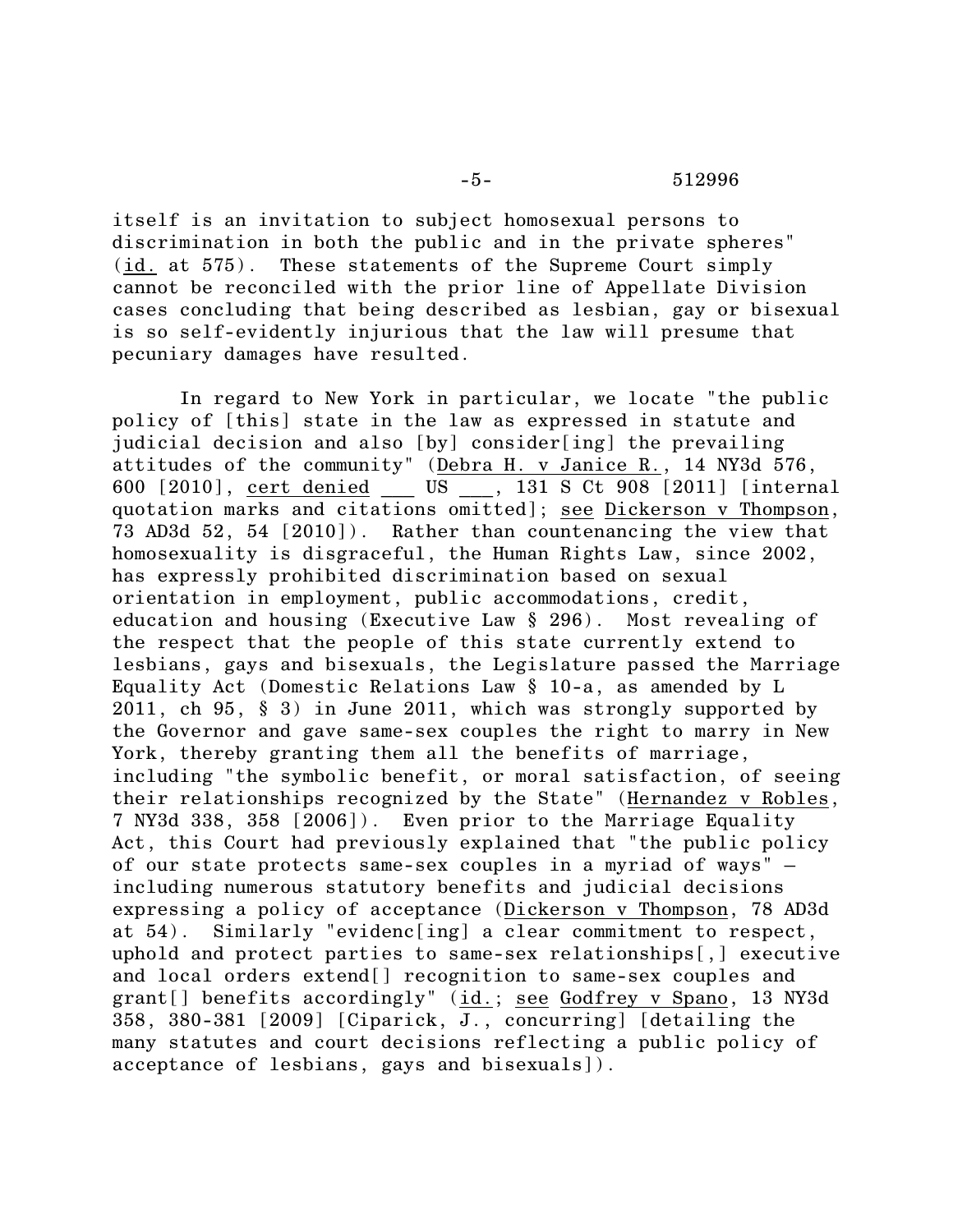-6- 512996

We note that the most recent Appellate Division decision considering the issue in depth was decided nearly 30 years ago (Matherson v Marchello, 100 AD2d 233, 241-242 [2d Dept 1984], supra). In that case, the Second Department concluded that it was "constrained . . . at this point in time" to hold that a statement imputing homosexuality was defamatory per se in light of the then-existing "social opprobrium of homosexuality" and "[l]egal sanctions imposed upon homosexuals in areas ranging from immigration to military service" (id. at 241 [emphasis added]). Ultimately, the Court held that "the potential and probable harm of a false charge of homosexuality, in terms of social and economic impact, cannot be ignored" (id. at 242). In light of the tremendous evolution in social attitudes regarding homosexuality, the elimination of the legal sanctions that troubled the Second Department in 1984 and the considerable legal protection and respect that the law of this state now accords lesbians, gays and bisexuals, it cannot be said that current public opinion supports a rule that would equate statements imputing homosexuality with accusations of serious criminal conduct or insinuations that an individual has a loathsome disease (see Stern v Cosby, 645 F Supp 2d 258, 273-275 [SD NY 2009]; Albright v Morton, 321 F Supp 2d 130, 136-139 [D Mass 2004], affd on other grounds 410 F3d 69 [2005]; Donovan v Fiumara, 114 NC App 524, 528-531, 442 SE2d 572,  $\overline{575-577}$  [1994]; Hayes v Smith, 832 P2d 1022, 1023-1025 [Colo 1991]; Boehm v Bankers Ins. Group, Inc., 557 So 2d 91, 94 and n 1 [Fla 1990], review denied 564 So 2d 1085 [Fla 1990]; but see Gallo v Alitalia-Linee Aeree Italiane-Societa per Azioni, 585 F Supp 2d 520, 549-550 [2008] [relying, in part, on our decision in Tourge v City of Albany (285 AD2d 785 [2001], supra) in concluding that statements imputing homosexuality remain slanderous per se under New York law]). While lesbians, gays and bisexuals have historically faced discrimination and such prejudice has not been completely eradicated, "the fact of such prejudice on the part of some does not warrant a judicial holding that gays and lesbians [and bisexuals], merely because of their sexual orientation, belong in the same class as criminals" (Stern v Cosby, 645 F Supp 2d, at 275).

In short, the disputed statements in this case are not slanderous per se and, thus, plaintiff's failure to allege